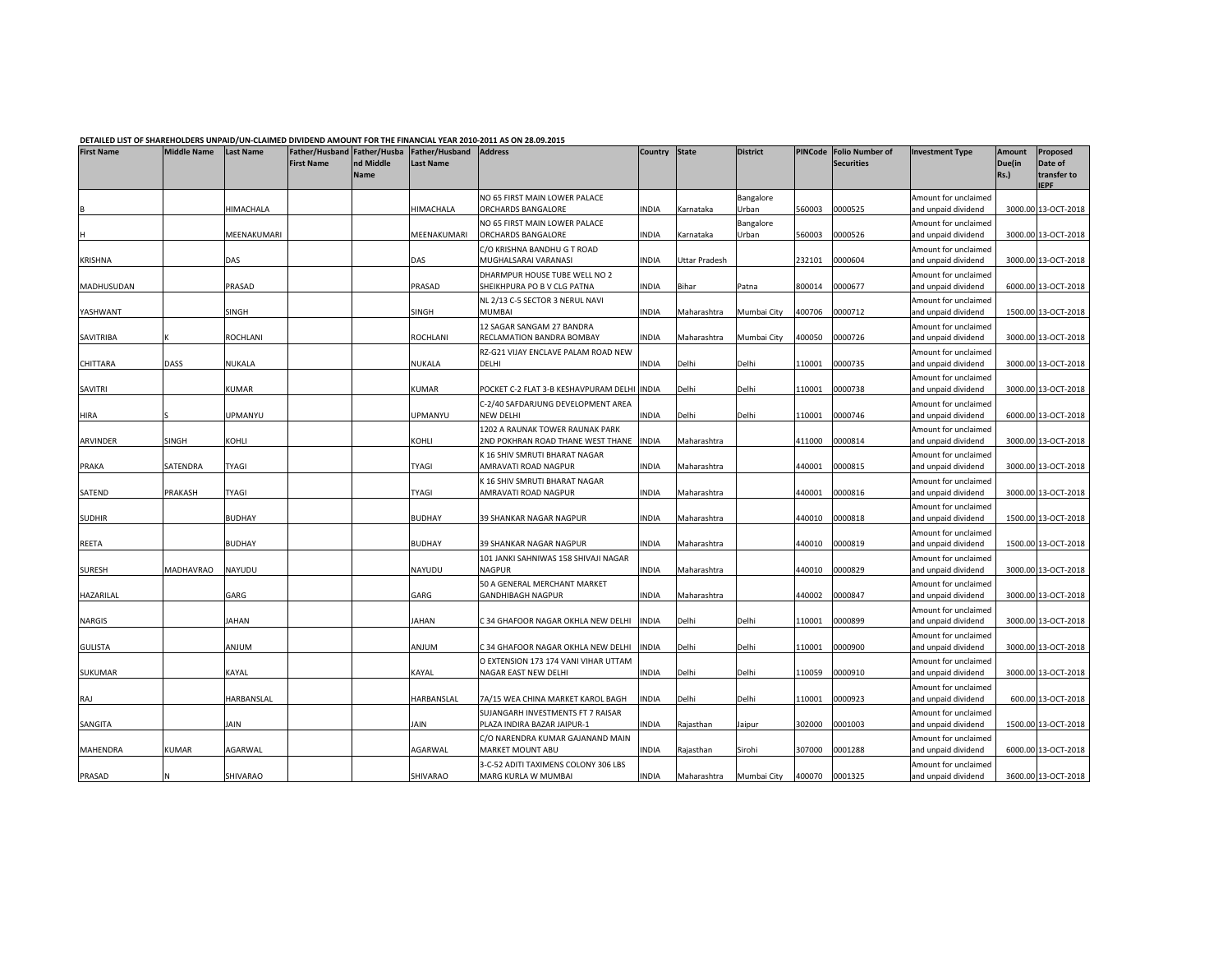| RAJESHWAR        | PRASAD        | <b>BHARGAVA</b> |               |                    | BHARGAVA           | 2226 MASJID KHAZOOR DHARMPURA<br>DELHI                         | INDIA        | Delhi          | Delhi              | 110006 | 0003187          | Amount for unclaimed<br>and unpaid dividend | 6.00 13-OCT-2018    |
|------------------|---------------|-----------------|---------------|--------------------|--------------------|----------------------------------------------------------------|--------------|----------------|--------------------|--------|------------------|---------------------------------------------|---------------------|
|                  |               |                 |               |                    |                    | 2226 MASJID KHAZOOR DHARMPURA                                  |              |                |                    |        |                  | Amount for unclaimed                        |                     |
| MANJU            |               | <b>BHARGAVA</b> |               |                    | BHARGAVA           | <b>DELHI</b>                                                   | INDIA        | Delhi          | Delhi              | 110006 | 0003188          | and unpaid dividend                         | 6.00 13-OCT-2018    |
|                  |               |                 |               |                    |                    | C/O MATCHING EMPORIUM SHOP NO-56                               |              |                |                    |        |                  | Amount for unclaimed                        |                     |
| SANGITA          | GIRISHKUMAR   | JAIN            | GIRISHKUMAR   |                    | JAIN               | NEW CLOTH MARKET AKOLA                                         | INDIA        | Maharashtra    |                    | 444001 | 1201090000197123 | and unpaid dividend                         | 300.00 13-OCT-2018  |
|                  |               |                 |               |                    |                    | 7 C, RATNAMILAN APT., MAJURA, ROAD.                            |              |                |                    |        |                  | Amount for unclaimed                        |                     |
| <b>SNEHA</b>     | <b>SORABH</b> | <b>BARMECHA</b> | <b>SORABH</b> |                    | BARMECHA           | <b>SURAT</b>                                                   | INDIA        | Gujarat        | Surat              | 395001 |                  | 1201090001157495 and unpaid dividend        | 150.00 13-OCT-2018  |
| SHYAM            | LAL           | AGARWAL         | <b>SITA</b>   |                    | RAM                | SADAR BAZAR BAKRA ROAD DIST JALORE                             | <b>INDIA</b> | Rajasthan      | Jalor              | 343001 | 1201210100123965 | Amount for unclaimed<br>and unpaid dividend | 1500.00 13-OCT-2018 |
|                  |               |                 |               |                    |                    |                                                                |              |                |                    |        |                  | Amount for unclaimed                        |                     |
| PUNEET           |               | KHANNA          |               |                    | KHANNA             | C-1423 RAJAJIPURAM LUCKNOW                                     | INDIA        | Uttar Pradesh  | Lucknow            | 226017 | 1201320000339271 | and unpaid dividend                         | 300.00 13-OCT-2018  |
|                  |               |                 |               |                    |                    |                                                                |              |                |                    |        |                  | Amount for unclaimed                        |                     |
| KRISHAN          | LAL.          | CHADHA          | <b>GURDAS</b> | MAL                | CHADHA             | 9/38A MOTI NAGAR NEW DELHI                                     | INDIA        | Delhi          | Delhi              | 110015 | 1201410000010073 | and unpaid dividend                         | 6.00 13-OCT-2018    |
|                  | <b>DAMJI</b>  |                 |               |                    |                    | 6, ASHOKWADI EVEREST CINEMA,                                   |              |                |                    |        |                  | Amount for unclaimed                        |                     |
| SATISHBHAI       |               | <b>JETHVA</b>   |               |                    | <b>JETHVA</b>      | SARASPUR AHMEDABAD<br>34, FIRST FLOOR, 2ND CROSS PURA          | INDIA        | Gujarat        | Ahmedabad          | 380018 |                  | 1201690000015546 and unpaid dividend        | 30.00 13-OCT-2018   |
| <b>DIPAK</b>     | <b>VINOD</b>  | RUNWAL          |               |                    | VINOD              | POST, CHENNASADRA, BANGALORE                                   | INDIA        | Karnataka      | Bangalore<br>Urban | 560068 | 1202000000097318 | Amount for unclaimed<br>and unpaid dividend | 6.00 13-OCT-2018    |
|                  |               |                 |               |                    |                    | MADASSERIL(H) EAST MARADY                                      |              |                |                    |        |                  | Amount for unclaimed                        |                     |
| MARY             |               | <b>JOSEPH</b>   | PERINGATTU    | JOHN               | MATHAI             | MUVATTUPUZHA ERNAKULAM                                         | INDIA        | Kerala         | Kottayam           | 686673 | 1202390000198907 | and unpaid dividend                         | 60.00 13-OCT-2018   |
|                  |               |                 |               |                    |                    | 13 KEELASAKKARAPALAYAM VANGAL                                  |              |                |                    |        |                  | Amount for unclaimed                        |                     |
| <b>KAVITHA</b>   |               |                 |               |                    |                    | KARUR DIST KARUR                                               | INDIA        | Tamil Nadu     | Karur              | 639116 |                  | 1203320003938785 and unpaid dividend        | 240.00 13-OCT-2018  |
|                  |               | PHUTANE         |               |                    | PHUTANE            | 2ND LANE AYODHYANAGAR GADHINGLAJ                               | INDIA        |                |                    | 416502 | 1203320005882592 | Amount for unclaimed                        | 90.00 13-OCT-2018   |
| RAHUL            |               |                 |               |                    |                    | DIST KOLHAPUR GADHINGLAJ<br>PLOT NO 85 FLAT NO 43 F/F TRILOKYA |              | Maharashtra    |                    |        |                  | and unpaid dividend<br>Amount for unclaimed |                     |
| <b>BHARAT</b>    | <b>KUMAR</b>  | <b>GUPTA</b>    | SURESH        | <b>KUMAR</b>       | <b>GUPTA</b>       | ADARSH KUNJ I P EXTN PATPARGANJ                                | INDIA        | Delhi          | Delhi              | 110092 | 1203600001080739 | and unpaid dividend                         | 6.00 13-OCT-2018    |
|                  |               |                 |               |                    |                    | W/O SHRI KAMLESH KUMAR AGARWAL                                 |              |                |                    |        |                  | Amount for unclaimed                        |                     |
| LAXMI            |               | GARG            | KAMLESH       | <b>KUMAR</b>       | AGARWAL            | GOVIND NAGAR KOTDWARA KOTDWARA                                 | INDIA        | Uttarakhand    | Pauri              | 246149 | 1204470000244341 | and unpaid dividend                         | 150.00 13-OCT-2018  |
|                  |               |                 |               |                    |                    | MIG NO 29 APHB COLONY KORRAPADU                                |              |                |                    |        |                  | Amount for unclaimed                        |                     |
|                  | RAJASEKHAR    | <b>REDDY</b>    | JAYARAMI      | REDDY              | ADIREDDY           | ROAD KADAPA DIST PRODDATUR                                     | INDIA        | Andhra Pradesh |                    | 516360 |                  | 1204470003205849 and unpaid dividend        | 9.00 13-OCT-2018    |
| <b>PUNEET</b>    |               | SARPAL          |               |                    | SARPAL             | A269/2 RAJENDRA NAGAR BAREILLY.<br>BAREILLY                    | INDIA        | Uttarakhand    | Bareily            | 243001 | 1206120000270593 | Amount for unclaimed<br>and unpaid dividend | 600.00 13-OCT-2018  |
|                  |               |                 |               |                    |                    | Q N C 11 NCL BINA PROJECT BINA                                 |              |                |                    |        |                  | Amount for unclaimed                        |                     |
| ABBINAV          |               | <b>KUMAR</b>    |               |                    | KUMAR              | SONBHADRA SONBHADRA                                            | INDIA        | Jttar Pradesh  |                    | 231220 | 1301930000816985 | and unpaid dividend                         | 45.00 13-OCT-2018   |
| DHARAMPALSINGHPA |               |                 |               |                    |                    | 14 B/31 DEV NAGAR KAROL BAGH NEW                               |              |                |                    |        |                  | Amount for unclaimed                        |                     |
| LDHARAM          | PAL           | <b>SINGH</b>    |               |                    | <b>JOGINDSINGH</b> | DELHI                                                          | INDIA        | Delhi          | Delhi              | 110005 |                  | 1302800000000143 and unpaid dividend        | 12.00 13-OCT-2018   |
|                  |               |                 |               |                    |                    | 339 A POCKET E LIG FLAT GTB ENCLAVE                            |              |                |                    |        |                  | Amount for unclaimed                        |                     |
| JAIKUMAR         | SHARMA        | SHARMA          | SH            | CHITYRAKOOT SHARMA |                    | DELHI                                                          | INDIA        | Delhi          | Delhi              | 110093 | 1302800000000411 | and unpaid dividend                         | 6.00 13-OCT-2018    |
| RAJESHWAR        | PRASAD        | <b>BHARGAVA</b> | LATESHRILAXMI | <b>NARIAN</b>      | BHARGAVA           | 2226 MASJID KHAZOOR DHARMPURA<br>DELHI                         | INDIA        | Delhi          | Delhi              | 110006 | IN30011810449123 | Amount for unclaimed<br>and unpaid dividend | 12.00 13-OCT-2018   |
|                  |               |                 |               |                    |                    |                                                                |              |                |                    |        |                  | Amount for unclaimed                        |                     |
| <b>DARSHAN</b>   |               | <b>SINGH</b>    | <b>JAWALA</b> |                    | SINGH              | C 286 DEFENCE COLONY NEW DELHI                                 | INDIA        | Delhi          | Delhi              | 110024 | IN30011810450523 | and unpaid dividend                         | 30.00 13-OCT-2018   |
|                  |               |                 |               |                    |                    | HOUSE NO 2/1048 NEAR HEENA MAHNDI                              |              |                |                    |        |                  | Amount for unclaimed                        |                     |
| VINOD            |               | <b>KUMAR</b>    |               |                    | GARG               | OLD FARIDABAD HARYANA FARIDABAD                                | INDIA        | Haryana        | Faridabad          | 121002 | IN30011810455529 | and unpaid dividend                         | 12.00 13-OCT-2018   |
|                  |               | <b>GUPTA</b>    |               |                    | GARG               | HOUSE NO 2/1048 NEAR HEENA MEHNDI                              | INDIA        |                |                    |        |                  | Amount for unclaimed                        |                     |
| <b>VINOD</b>     |               |                 |               |                    |                    | HARYANA OLD FARIDABAD<br>HOUSE NO 2/1048 NEAR BLACK ROSE       |              | Haryana        | Faridabad          | 121002 | IN30011810455560 | and unpaid dividend<br>Amount for unclaimed | 12.00 13-OCT-2018   |
|                  |               | <b>GUPTA</b>    |               |                    | GARG               | MEHNDI HARYANA FARIDABAD                                       | INDIA        | Haryana        | Faridabad          | 121002 | IN30011810455609 | and unpaid dividend                         | 12.00 13-OCT-2018   |
|                  |               |                 |               |                    |                    | S/O LATE R S NARANG 39 DEPUTY GANJ                             |              |                |                    |        |                  | Amount for unclaimed                        |                     |
| <b>HARKIRTAN</b> | SINGH         | NARANG          | RAM           | SINGH              | NARANG             | SARAN BUILDING MORADABAD                                       | INDIA        | Uttarakhand    | Moradabad          | 244001 | IN30021411813960 | and unpaid dividend                         | 75.00 13-OCT-2018   |
|                  |               |                 |               |                    |                    | SURYA PRABHA HOSPITAL ROAD NEAR R L                            |              |                |                    |        |                  | Amount for unclaimed                        |                     |
| VALSALA          |               |                 |               |                    | RAVEENDRAN         | V SCHOOL TRIPUNITHURA KERALA                                   | <b>INDIA</b> | Kerala         | Kottayam           | 682301 | IN30023910736089 | and unpaid dividend                         | 6.00 13-OCT-2018    |